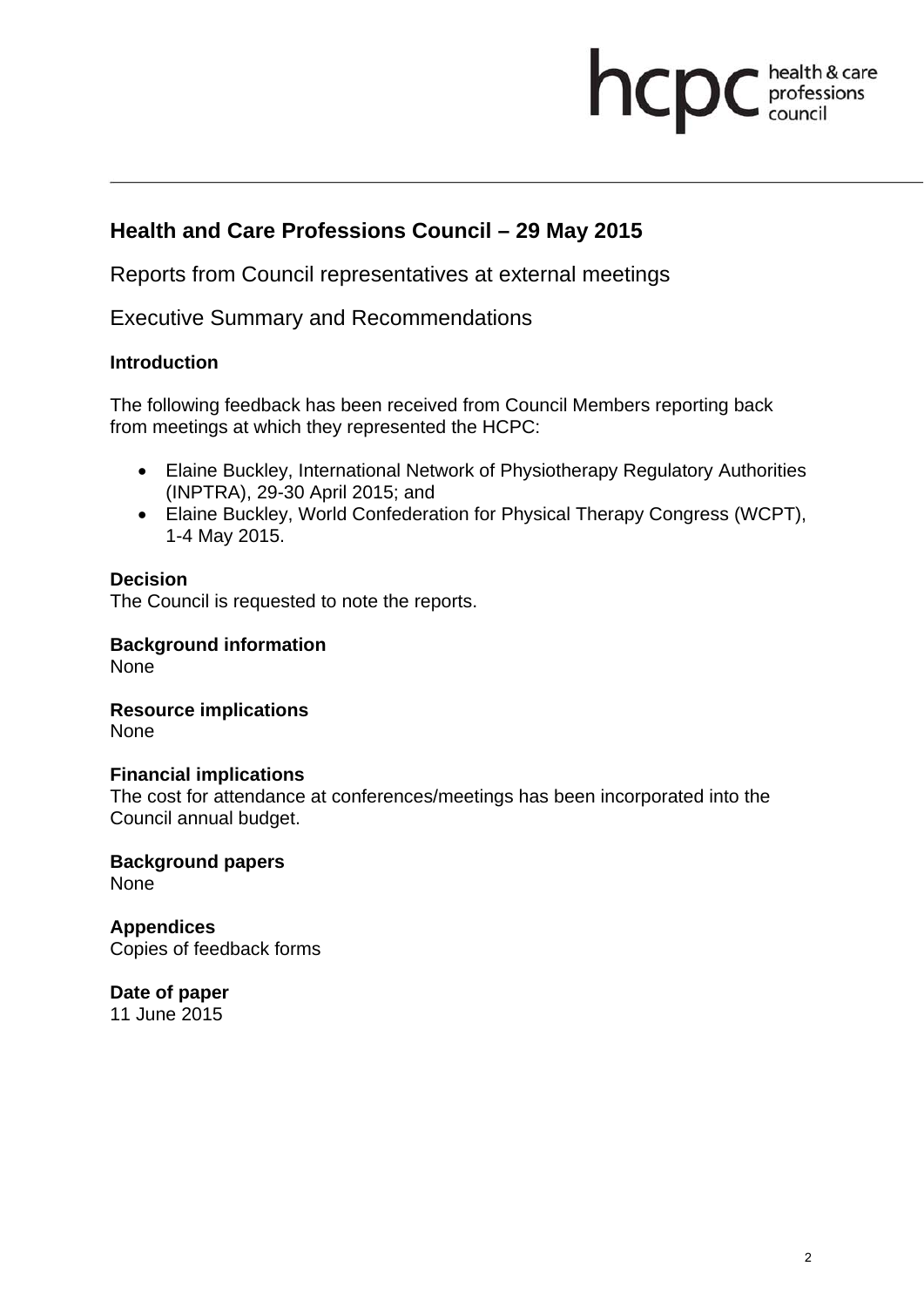| <b>Name of Council Member</b>   | <b>Elaine Buckley</b>                                                                             |
|---------------------------------|---------------------------------------------------------------------------------------------------|
| Title of event                  | <b>International Network of</b><br><b>Physiotherapy Regulatory</b><br><b>Authorities (INPTRA)</b> |
| Date of event                   | 29-30 April 2015                                                                                  |
| Approximate attendance at event | 100                                                                                               |

## **Issues of Relevance to HPC**

I attended this conference along with Marc Seale, Michael Guthrie and Greg Ross-Sampson. The HCPC was excellently represented through the contributions to the programme from all 3 Executive colleagues.

Greg is also a member of the INPTRA Board.

The programme was a combination of presentations and workshops. Many countries were represented, all at different stages of maturity with respect to regulation and offering slightly different models. These ranged from a federal based, unprofessional regulatory model, in the USA to a national multiprofessional model in the UK.

Despite the different models, the participating organisations shared many common principles and challenges:

- Principal objective in ensuring safety of the public.
- The importance of regulation to the profession.
- Common constituent parts maintenance of a register, FtP & accreditation of programmes.
- Challenges around assurance that registrants maintain their fitness to practice.
- Assisting to mobility of the profession globally, whilst ensuring standards are maintained.

The event brought with it a range of opportunities for the HCPC including:

- Learning from others, as evidenced with our current exchange programme with AHPRA.
- Work collaboratively to develop an evidence base within the field of regulation.
- Explore potential for shared standards to facilitate mobility among the physiotherapy workforce.
- Principles and lessons learnt within physiotherapy can be applied to other professional groups.
- Influencing the international agenda on regulation.
- Promotion of the HCPC internationally.

Personal CPD:

Very effective induction into international issues relating to healthcare